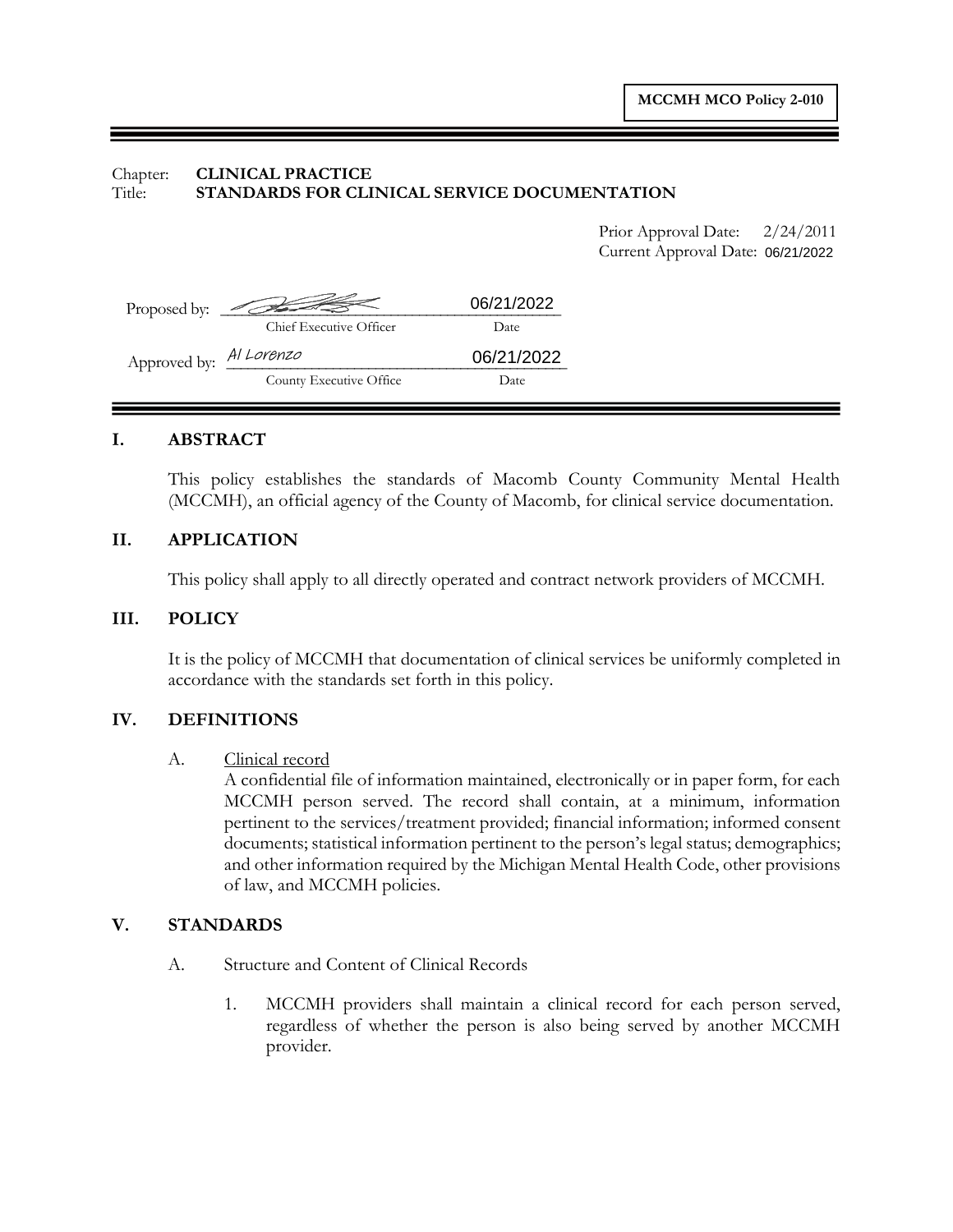- 2. MCCMH providers shall establish and adhere to a standardized system for clinical record organization. A table of contents shall be prominently displayed in each clinical record.
- 3. Each clinical record shall contain, at a minimum:
	- a. Assessments;
	- b. Service plans and service reviews;
	- c. Service progress notes; and
	- d. A closing summary.
- 4. The original copy of each integrated plan of service and service review shall appear in the person's clinical record at their primary provider. For individuals receiving services from multiple providers, copies of integrated plans of service and service reviews shall appear in the person's clinical record at each of the other providers' service locations.
- 5. All case management, clinical, and service activities (including completed assessments, plans of service, outreach attempts, and service reviews) must be documented in service progress notes.
- 6. Service progress notes shall include, at a minimum:
	- a. A description of the content of each session;
	- b. Notations regarding services provided;
	- c. Notations regarding progress made toward person centered plan (PCP) goals and expected outcomes;
	- d. Response to current level of care and/or treatment interventions; and
	- e. Accurate information regarding services received with date, time, duration of service activity, and service code; signed by a qualified professional.
- 7. Service progress notes shall be written in a neutral, non-judgmental style that does not reflect the writer's personal opinions, feelings, or attitudes. Service progress notes shall not contain documentation of dialogue or conversation among providers, utilization managers, or other parties having an interest in the treatment of the person served.
- 8. Service progress notes shall be completed within 24 calendar hours following service delivery.
- 9. Ancillary providers without direct access to the electronic medical record (EMR) shall provide all relevant service provision information to the primary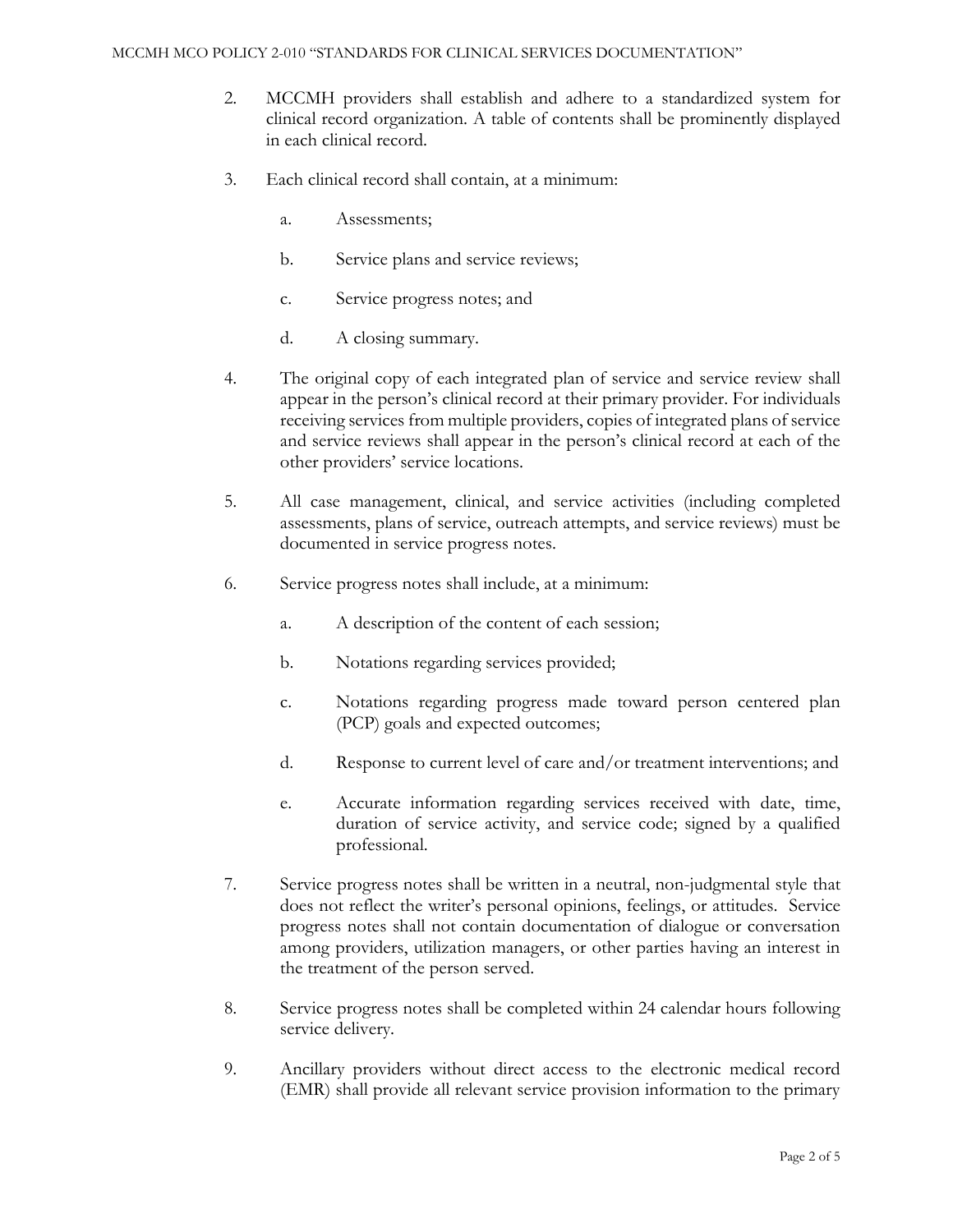case holder/primary provider agency within 7 calendar days of providing the service. All ancillary service notes shall be uploaded to the person's EMR in the appropriate section by the primary provider agency/primary case holder within 7 calendar days of receipt.

- 10. A closing summary shall be completed at the conclusion of the person's episode of service by a provider regardless of whether he/she will continue to receive services through other MCCMH providers.
- 11. The closing summary shall document a summary of the person's course of treatment, progress toward goals, reason for closing, and follow-up recommendations.
- 12. Professional staff signatures, including credentials, on clinical records and progress notes shall be affixed within 1 calendar day (24 hours) of completion.
- 13. Copies of records, documents, and correspondence related to the person's treatment, generated by sources inside and outside of the MCCMH service system, must be included in the person's clinical record at the primary provider and are to be included in records of other MCCMH providers serving the person.
- 14. Clinical documents may not be removed from the original clinical record, but copies of the documents may be shared with MCCMH system providers. Each page of a copied document, whether from a printed or electronic version, shall be stamped "COPY" in a contrasting color.
- 15. Document information, reports, or working files shall be maintained to protect the confidentiality of the person served.
- 16. Incident or peer review reports, as quality assurance documents, do not constitute summary reports and shall not be maintained in the clinical record of a person served. These shall be maintained in an on-site administrative file.
- B. Documentation Requirements
	- 1. Providers may not arbitrarily modify or deviate from use of MCCMH approved clinical record formats. Individual providers may request or propose a revised or additional format for specialized purposes, such as data tracking, etc., to be included in the clinical record. Only forms and formats approved by the MCCMH Chief Clinical Officer can be used to document and/or included in the clinical record.
	- 2. Signatures on clinical documentation must include, at a minimum, the clinician's first initial, last name, and professional credentials. (Ex: J. Doe, M.D.) Any original form requiring a person's served signature shall be retained in their original clinical record.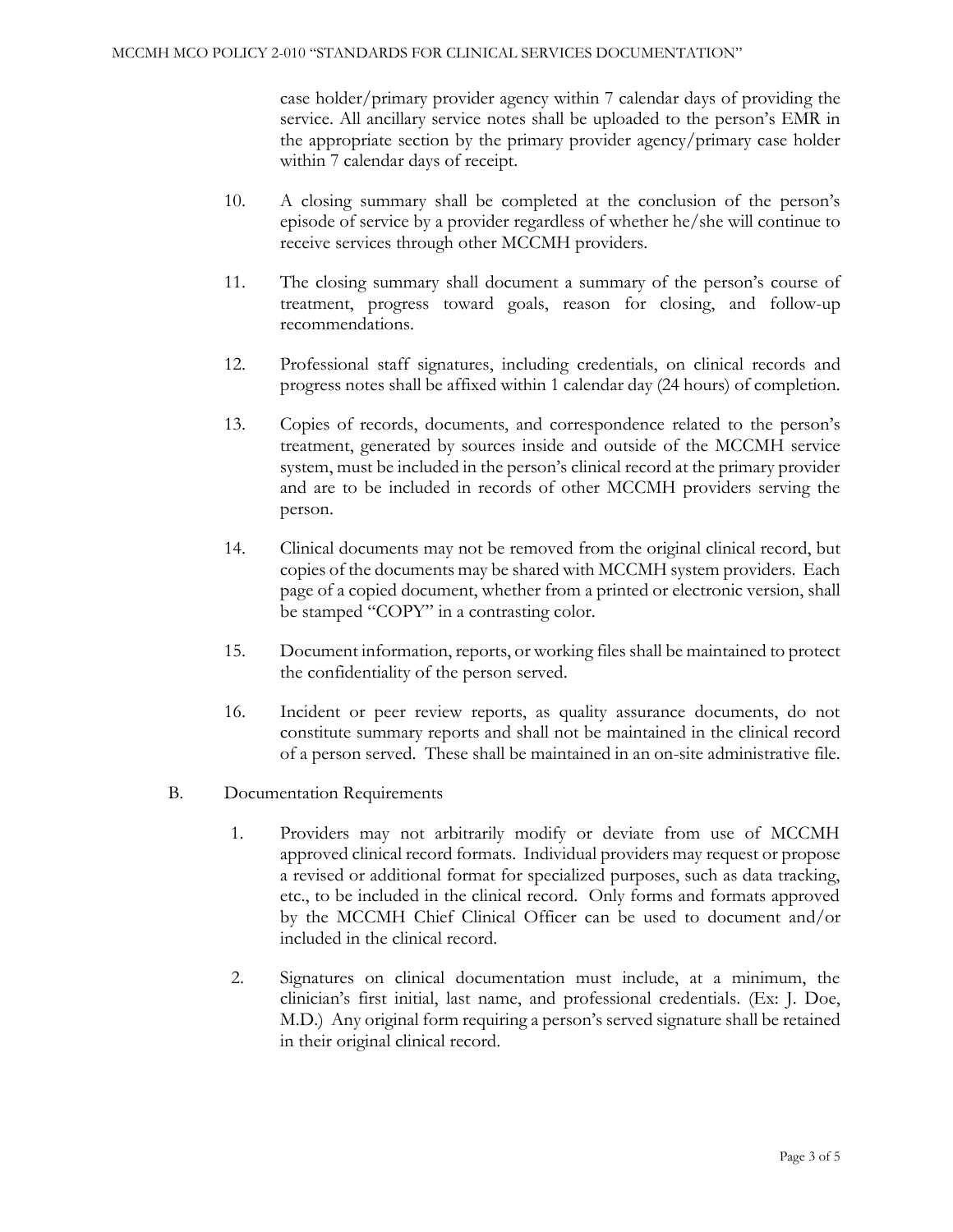- 3. Only the abbreviations contained in MCCMH MCO Policy 2-017, "Abbreviations, Acronyms, and Symbols for Record Use," shall be used in clinical record keeping.
- 4. Errors in paper clinical record keeping which occur during the recording process may be corrected by the recording clinician via the strike-out procedure contained herein this policy. In no case is white or colored correction fluid to be used to correct a clinical document in paper form.
- 5. For standards and procedures regarding corrections to the active electronic medical records of persons served, see MCCMH MCO Policy 2-018, "Correction, Supplementation, or Deletion of Information from Electronic Medical Record."
- 6. Clinical documents shall not be changed, altered, or removed after being completed, signed, and entered into the clinical record.
- 7. Supervisory staff shall ensure that handwritten clinical records are neat and legible.
- 8. Handwritten documents shall be completed using blue or black ballpoint ink. Felt tip pens and all other forms of water soluble or light sensitive writing materials are not permitted.
- 9. Information contained in any clinical record or document shall not be misleading or inaccurate.
- 10. Information contained in any clinical record shall not be altered or deleted to conceal responsibility of injury, sickness, or death of a person served.

# **VI. PROCEDURES**

- A. Errors in Paper Medical Records
	- 1. Draw one horizontal line through the word or words which are in error.
	- 2. Above the error write the word "error" and initial it at its upper right-hand corner.
	- 3. Write the correct word or words to the right of the error.
- B. Additional procedures are contained in the exhibit documents. These procedures are to be followed by all individuals involved in the coordination of care for persons served.

# **VII. REFERENCES / LEGAL AUTHORITY**

A. Commission on Accreditation of Rehabilitation Facilities (CARF) Standards Manual, §2. G. "Records of the Persons Served"